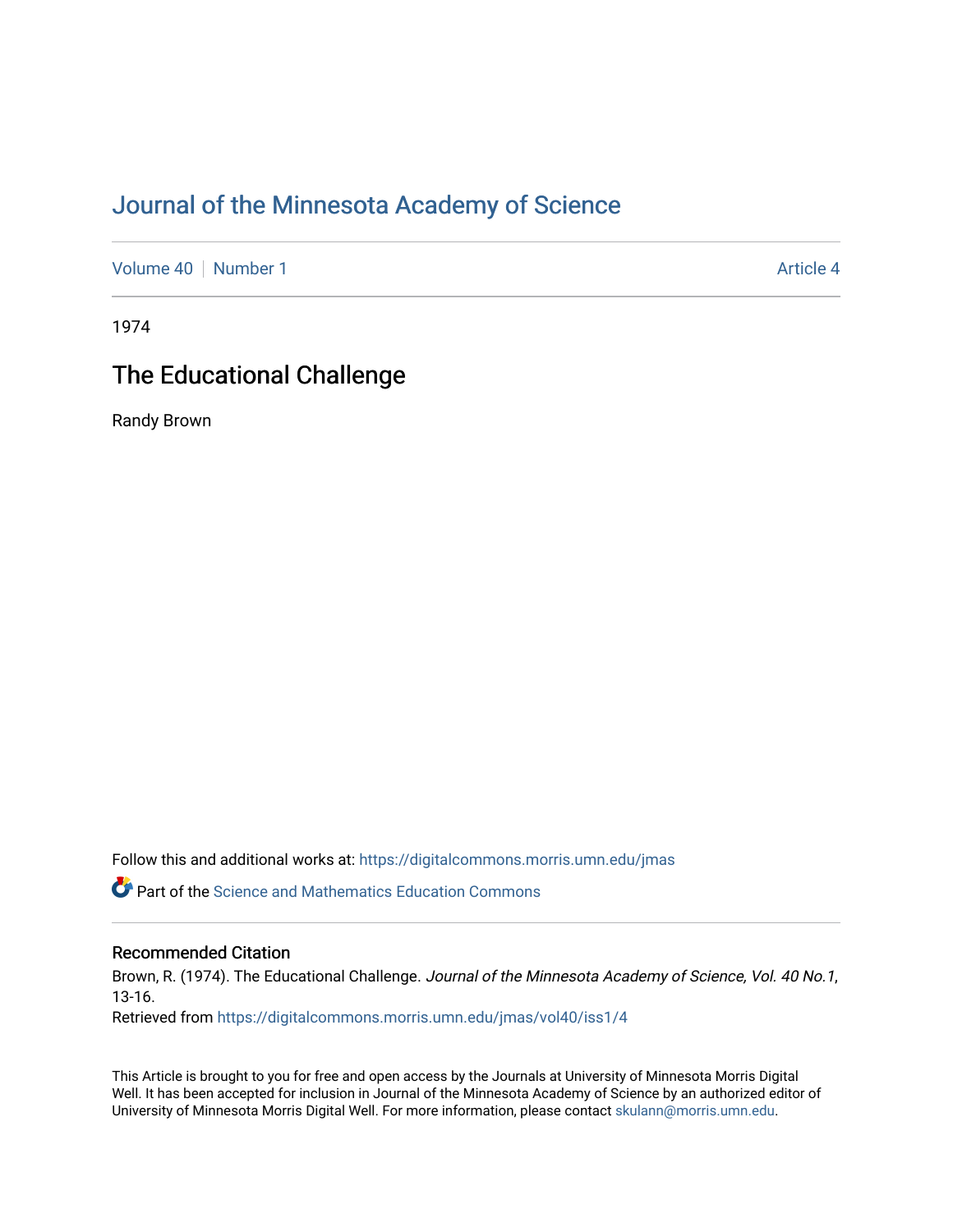# **The Educational Challenge**

### **RANDY BROWN**

### *Headmaster, Blake School, Minneapolis area*

Address was followed by slide presentation with two screens and matching displays of children in school and scenes illustrating human and environmental problems

With respect to education, 1 think we are starting from a base of equal ignorance. We must confess how little we know about how children learn, what they learn, and why they learn. I want to address some of those issues. I will start with a series of statements, some conclusions, some observations and some appropriate slides, and conclude on one final issue.

I think that 1985 is much too short a notice for dealing with education. Schools in this country have not changed appreciably in 100 years; not in a very fundamental way. The subject matter has changed, the furniture has changed, the arrangement of the furniture has changed, but in most fundamental respects the teaching is very much as it always has been. Therefore, I am not awfully optimistic that we are going to see widespread institutional change in the near future. I think it is worth noting that in all the professions that one can list. education has to be the most optimistic because it is an affirmation that people can change. And, after all, those who are engaged in trying to civilize the young, much less teaching them to read, have to be accorded their respective optimists. We know very little about the impact of schools on children; the measures of that impact are minimal. Hardly any cause and effect relationships have been established between what we do in the schools and what happens to children. In this ignorance, I think it is probably worth pointing out that if one wanted to stay healthy without any knowledge of vitamins, one would be best served by eating a great variety of foods; and I suspect in education that is not bad advice, too, that we perhaps need an enormous variety of alternatives.

I think another thing worth pointing out in education is that supervision is minimal, therefore, change is very hard to effect. Educational systems have very meager support mechanisms. I think it's worth pointing out that education is mostly a local matter and cooperation between jurisdictions is oftentimes minimal and that lack of cooperation and sharing is wasteful ... that the resources of the state and nation are equitably distributed, that the yearly cycle of schooling, not education, is enormously inflexible and wasteful, that teaching, like other professions, has tried to isolate itself. It leads into a notion that one of the important things to consider in education is that the oath of a professional teacher is no longer applicable. It may be that society would, best be served if teaching were everyone's responsibility, and that everyone in their lifetime would devote some time to it, but that nobody would devote their entire lifetime to it  $-1$  give you that as something to mull over  $-$  that schooling has focused primarily on teaching rather than learning. This is beginning to change, but it's going to be slow.

There are a few major things that I would like to announce at this point. First of all, it is just possible that we take schools too seriously. It's just as possible that they are not as important as we like to think they are. It's just possible, too, that master planning is a mistake. I just returned from the West Coast, and I came away convinced that San Francisco could never have happened if it hadn't been planned. I have a suspicion that transportation may be much more central to educational reform than almost anything else we could do, because by opening up mass transports to young people, we open up enormous resources besides the schools from which they can learn. We make it possible for schools to specialize, we make it possible for schools to avoid having to offer everything to everybody. I think if we made it possible for young people to be independent, that they would be so, and would grow up healthier and faster.

Another observation I would like to point out, and it is pertinent because I've heard in our group a good deal of discussion about lifelong learning. It is clearly in the air and everybody's concerned about it  $-$  about midcareer changes, retooling for new jobs, etc., but in the most fundamental sense we are talking hot air because we are avoiding major challenge. If, in fact, lifelong learning is something we really believe in, then the natural consequence is to stop teaching everything in twelve years. I think everyone in this room could tick off the things that are essential for children to learn  $$ within the field of social studies and history you could name it, in science, mathematics, foreign languages, etc. Yet that dealing of essentialness grew out of the notion that, in fact, schooling is not a lifelong process.' Therefore, you had better give it to them now while you've got them. If we really believe in lifelong schooling, we will do something to focus our attention on these key subjects in the young years rather than trying to make sure that everybody gets a smorgasbord.

**First, students must know how to use evidence, ask**  questions, how to interpret evidence, how to know what they know, how to know what they don't know **so that their lives can become rational and manageable, so that they don't think that the 'answers to serious problems can be had by chanting in the streets.** 

**Second, they must be emotionally secure and be skilled in dealing with people: While we can't guarantee all of**  that, there are things we know how to do that will **help.** 

**Third, they must be able to read and speak and listen and write.** ·

*Jounial of; Volume Forty, 1974*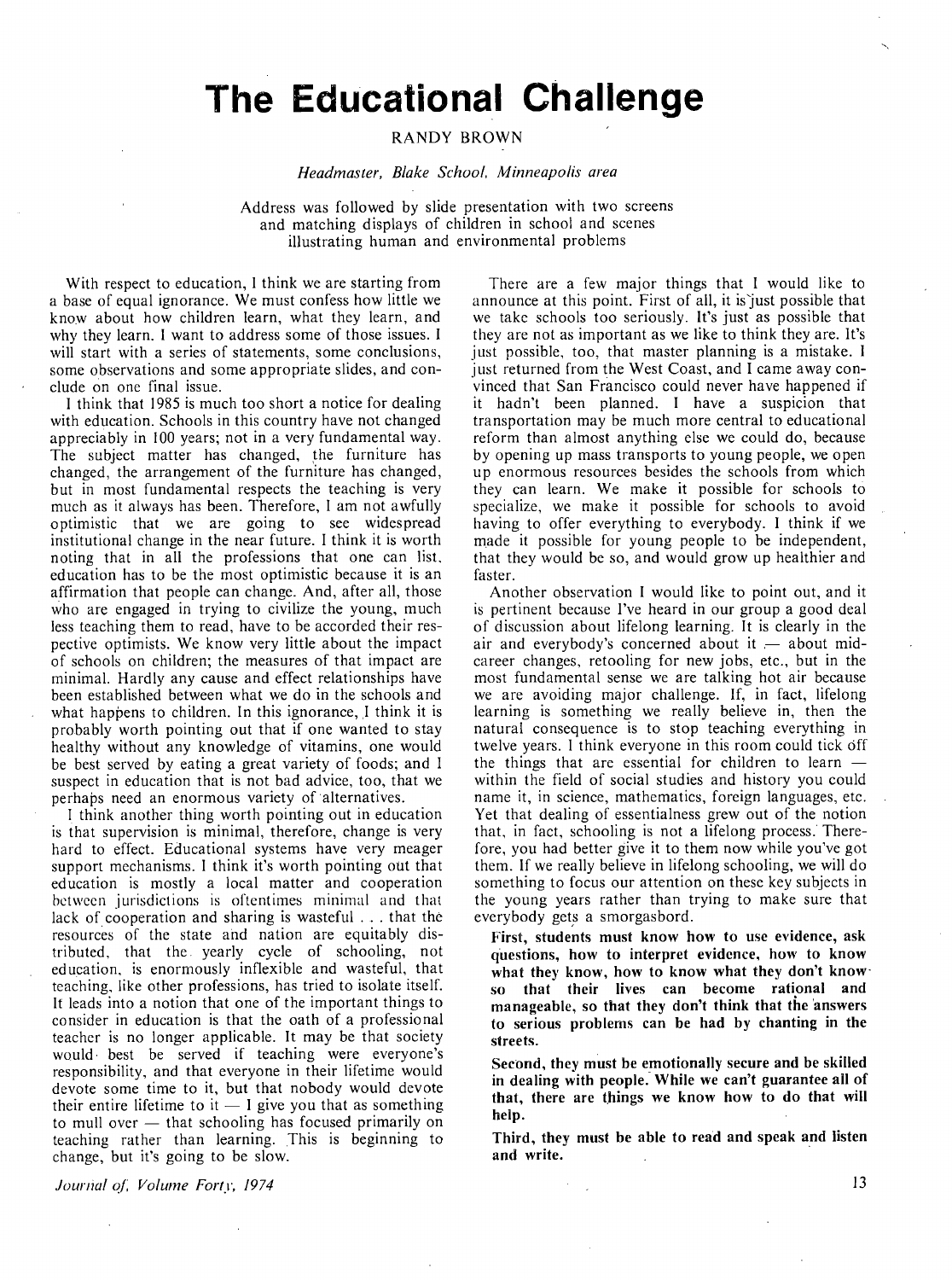### **Fourth, they must know how to stay healthy.**

I would like to take just one of those and speak a little more about it. And that has to do with the emotional and social development of children. How to develop their self-awareness, self-confidence, and their skills in human relations, because I think that is where society's problems lie.

Clearly the world is going to see an intensification of conflict and tension between individuals and within individuals, much of what young people used to know or do in order to master such conflicts cannot be gotten from books. The school has an important obligation, therefore, to help students learn how to do these things, which means they have to learn how to do them in ways that do not involve reading and writing. I think we have to place the very highest priority on turning out students who feel competent and worthy, for unless all citizens feel so, unless every citizen feels good about himself or herself, he or she cannot be expected to care very much about others. And surely such lack of caring must be at least a partial factor in the deterioration of families, institutions, neighborhoods, and communities. How can we do it? I suggest that schools cannot do it alone, but they can certainly help. Home and family are obviously critical, probably decisive, but there are some things that schools can do.

*One* — we can reduce our students' fear of failure, and *two,* we can reduce their dependency on authority. One of the things that children learn very early is that it is important for them to be successful. They learn it from us as parents and they learn it from us as teachers; we teach it to them in many devious ways. When they are quite young, we convey that when we inquire rather too solicitiously about what reading group they are in in the first grade, and we try to mask it with pleasure that they are with the Robins. But then we ask the tell-tale question, "Are you reading the same book everyone else is?" Very careful about that. Older students know only too well, of course, the scorn that will be heaped on them if they fail to get into college or get a good job. They also learn, unfortunately. that there is a limited amount of success and that if they are going to get their share, they probably have to take it from somebody else. Conversely, if somebody else is successful, it is going to be at their expense. Clearly that is not a value or attitude that is going to be very useful in the kind of world we are facing, where we are really talking about survival. I think we have to take that problem very seriously, much more so than schools and institutions have in the. past. We have to create an educational environment that is disciplined. provocative and authoritative, without also being authoritarian. *Three,* school must become a place where parents, students and teachers, adults of all kinds, and young people can celebrate their humanness and explore their potentiality together.

I would like to elaborate on this last point because I think it is essential to useful planning for the future. The first. of course, is how to deal with or redirect the success drive of our society which is almost entirely material in its orientation. And the second is how to create an environment outside of school that is supportive of young people. And here I am talking about things other than building municipal hockey rinks and little league baseball fields. I am talking about the most elemental needs of children, the care and love of parents who can give freely of their time and attention and the respect of other adults who can introduce them to the ways of adult society in kindly ways. The reason that I emphasize this is that study after study demonstrates how ineffective schools are in dealing with deprived children; I use the word "deprived" to mean children whose elemental needs for adult care and attention, are not being met. And as you well know, such deprivation is as common in the homes of the well-to-do where parents are busy being successful and meeting the expectations of the community, as it is in the homes of the poor where parents are too busy surviving to have time or energy to squander on the young. 1 suggest most strongly that needed educational reform must start in the home with a family that is secure and together and that this is something that leaders in business and government, people in this room, have much to answer for. Remember, now, I am talking about the mental health of children, their feelings of self-confidence, their ability to share, explore, take risks, accept responsibility, and help others. Psychologists say these roots are very deep and that they start very early. It shouldn't be necessary to point out either that these qualities are those that mark us as special, that mark us as human. They are qualities a child learns by emulating someone he loves or admires; they are not learned by spelling words. By sharing in activities with a mother or father who rejoices in the sharing, too, who is not weary or tired or cross, and who values the shared experience ... The person who has the time and who places a high value on sharing it with the young.

Another point I would like to make is that the major problems in society, those that everyone in this room has been dealing with, from my point of thinking, are not traceable to a lack of knowledge. Therefore, those who would return schools to the sharply focused teaching of basic skills and knowledge are not likely to solve very much. 1 believe that our problems are essentially political problems. They are problems of the will  $-$  of what we want to do, not what we know how to do  $-$  and that schools are in an enviable position of exerting real power if they can come to grips with that. It is their one chance to become truly leaders, which is to come to grips with how do you move people to want to do something, because' I don't think refining the instruction in algebra is going to do very much at all.

I think another thing we are going to do in education is to take psychic- phenomena very seriously. When I see what the fringe is doing right now and what impact it is having on young people, I am enormously impressed and puzzled. I'm talking now about transcendental meditation, yoga and all kinds of things that young people are experimenting with ... the impact on them is profound and is something that we need to understand and learn a great deal more of in time. I think schools have to take that seriously.

And finally, I would like to point out that in planning, I am thinking about our own organization here, we organize ourselves in systems and subsystems, and those subsystems and our hierarchy clearly demonstrate our adult biases. As I thought about that, I wondered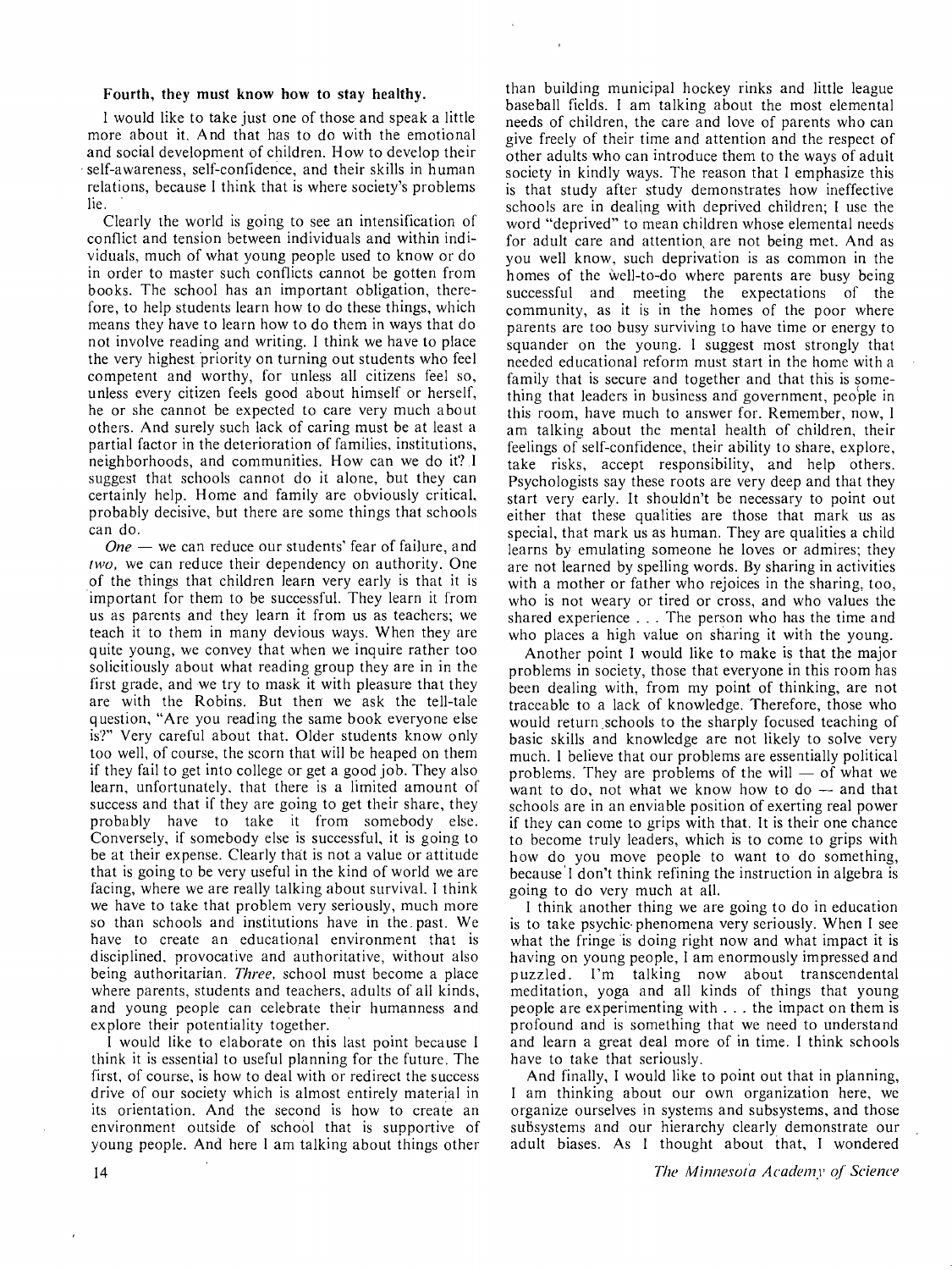whether we had the best organization for dealing with planning for the future in Minnesota. I'm reminded of a parallel. If you ask a child to categorize the animal kingdom, he will do so in a very practical way, and in a way that is profoundly different from a professor of biology. The child will separate them in the fierce and the friendly, the big and the small, the soft and the prickly, the edible and inedible, and the ones that you see and don't see. That is a partial list. Now if you apply that to the way in which we are organizing ourselves to face the future, you end up with a rather different list of  $subsystems$   $-$  you don't talk transportation, energy, and education. If you ask a child to organize for the future what kinds of planning would be important, he might say  $-$  systems relating to getting along with each other, systems to finding your way when you are lost, and systems that relate to fixing things when they are broken. I might suggest that it might be appropriate for us to consider very carefully what kind of system we car. use to give direction when we are lost, and what kind of system will help us fix things when they are fouled up because they inevitably are going to be so. And I for one would have a lot more confidence in the future if I knew the repair mechanism was there as well.

Finally, one additional observation about this group that I participated in, and that is that I am struck by the fact that so much of the discussion is in the third person future ... "they" and "them" in 1985 and beyond and very little about "me" and "us" and "mine". I think that is a mistake in education because education is a profoundly personal adventure. I would like to take a minute now to try to establish that personal point of view because it is important for the next thing I want to say. It is particularly important to take a personal point of view because the world we are facing is essentially a world of changing values and, if you are like me, it is easier to talk about changing values than it is to apply them. I am reminded of a story (those of you not in education can hardly appreciate how far we have come in our educational revolution), and it is epitomized to me in a story of a sixth grader and a seventh and an eighth grader standing at a street corner in the dusk of an evening, looking up at an apartment house where behind the windows were seen two shadows moving. The sixth grader said, "Oh, look at those people fighting." The seventh grader said, "They're not fighting, they're making love." And the eighth grader said, "Yeah, and badly."

I would like to reemphasize the notion that we are designing systems for our children and that they will live more than half their adult lives in the 21st century. How uncomfortable it is to sit for one minute without anything happening, especially in groups, when we expect something to happen. I suggest that that symptom is something that has roots that are worth digging. They relate to our educational system, to our life-styles, and our habits and our biases. This second one is clearly the dominant issue of food and fuel and weight. Clearly you know better than I that what we are seeing in the last few months or years is only the tip of an enormous iceberg. In the case of food, we are facing enormous ethical and moral dilemmas about the redistribution of food worldwide. Whether, in fact, we are going to have the selfdiscipline to alter our values and life-styles to the point

*Journal of; Volume Forty, 1974* 

where we are willing to share with the world. Those are only a couple of the problems. Clearly, others equally serious involve the manipulation of genetic mechanisms, behavior control and, of course, the increases in the technology of destruction. Facing such a world, what kind of schooling makes any sense? What kind of experiences must our children have that are going to live reasonably productive and happy lives over the next forty years? I think several trends are important, and I think there are things we know how to do and things we can say.

First of all, there is certainly going to be an increased demand for well-trained people in management technology and finance. There is going to be a tremendous need for people to be able to cope successfully with tension, stress and strain which accompanies changing jobs, marriage partners and places of residence. There is going to be the need for continued schooling and training and very much the need to be able to understand and adjust to changing values and attitudes and the need to be able to adjust to leisure brought on by unemployment, early retirement, or changes in work patterns. There are four things that schools can do that relate to ... , that schools, in fact, can have an impact on.

Now, how many in this room, I dare say, will deny the importance of what I have just said, at least publicly, and yet a look at our institutions will show where our priorities and values really lie. Father is expected to move to a new location or a new city, or·jcopardize his career. He is expected to work late in the evening or on Saturday for the same reason. So great is our national appetite for material things promoted by the media and commercial interests that father and mother often both hold jobs and sometimes two. Our careers and jobs come first, we are then expected to fulfill our civic and social responsibilities, and if we have some' time left, we give it to our children. The 1970 White House Conference on Children addressed this issue; I would like to read you a piece from their report: "And here we confront a fundamentally disturbing fact: children need people in order to become human. The fact is fundamental because it is firmly grounded in scientific research and human experience."

It is disturbing because the isolation of children from adults simultaneously threatens the growth of the individual and the survival of the society. The young cannot pull themselves up by their own bootstraps. It is primarily through observing, working, playing with others, older and younger than himself that a child discovers both what he can do and what he can become. To relegate children to a world of their own, in other words school, is to deprive them of their humanity and ourselves as well. Yet this is what is happening in America today. We are experiencing a breakdown in the process of making human beings hurnan. By isolating our children from the rest of humanity, we abandon them to a world devoid of adults and ruled by the destructive impulses and compelling pressures both of the age-segregated peer group and the aggressive and exploitive television screen. By setting our priorities elsewhere, by claiming one set of values while pursuing

' 15